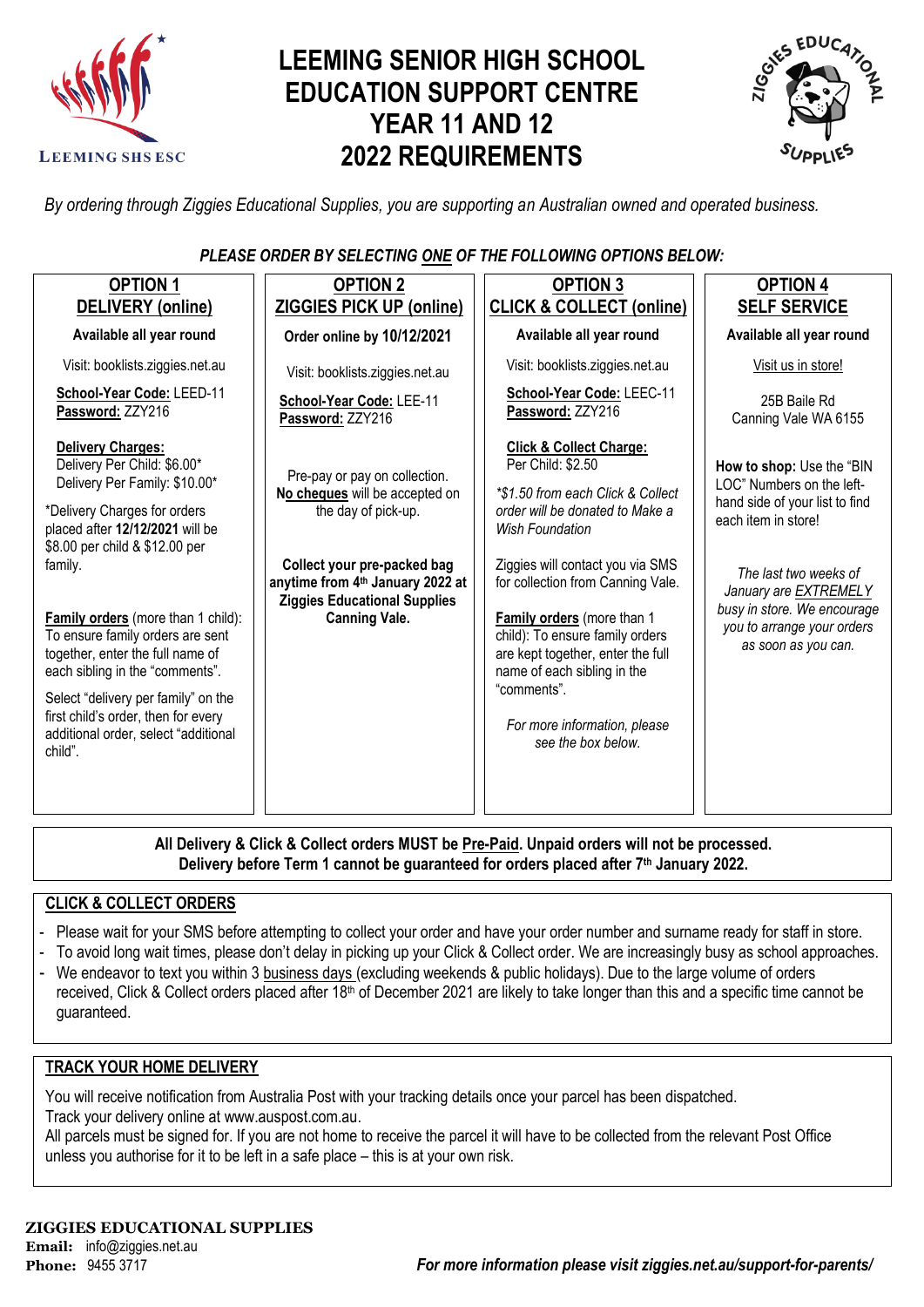

## **MISSING ITEMS**

Please ensure that you open your parcel and check your order as soon as you receive it. If you have any items missing from your pack that are not listed as being on back order, PLEASE NOTIFY US WITHIN 14 DAYS OF RECEIVING your order by emailing info@ziggies.net.au.

*Any claims made after this date will not be accepted.*

## **REFUNDS**

- Refunds will be granted for textbooks/workbooks on your Requirements List that are in **PERFECT** condition up to the **14th February 2022** or **14 days from date of purchase** (whichever is the latter). PERFECT condition = still wrapped in packaging, no name written on, no bent corners, no book covering.
- **NO REFUNDS WILL BE OVEN FOR DIGITAL PRODUCTS.**
- Ziggies will gladly refund or exchange any items deemed faulty from the manufacturer.
- **NO REFUNDS WILL BE ISSUED FOR ITEMS MARKED WITH A #, THESE ITEMS ARE FIRM SALE.**

**Please note: A refund or exchange cannot be given if the receipt is not presented.**

| <b>Store Trading Hours:</b>                                                                                                                                                                       |                                                                                                                                                  | <b>Store locations:</b>                                                                                                                                |  |  |  |
|---------------------------------------------------------------------------------------------------------------------------------------------------------------------------------------------------|--------------------------------------------------------------------------------------------------------------------------------------------------|--------------------------------------------------------------------------------------------------------------------------------------------------------|--|--|--|
| Mon - Fri                                                                                                                                                                                         | $9:00am - 5:00pm$                                                                                                                                | 25B Baile Rd<br>❖<br>Canning Vale WA 6155                                                                                                              |  |  |  |
| Saturday                                                                                                                                                                                          | $9:00am - 1:00pm$                                                                                                                                |                                                                                                                                                        |  |  |  |
| <b>Extended hours:</b><br>Sat 8 <sup>th</sup> Jan<br>Sat 15 <sup>th</sup> Jan                                                                                                                     | $9:00$ am $-3:00$ pm<br>$9:00am - 3:00pm$                                                                                                        | <b>Parking:</b> Please be aware that there is limited parking in the<br>last two weeks of January. Please be respectful of<br>neighbouring businesses. |  |  |  |
| Sat 22 <sup>rd</sup> Jan<br>Thurs 27 <sup>th</sup> Jan<br>Fri 28 <sup>th</sup> Jan<br>Sat 29 <sup>th</sup> Jan<br>Sun 30 <sup>th</sup> Jan<br>Mon 31 <sup>st</sup> Jan<br>Sat 5 <sup>th</sup> Feb | $9:00am - 5:00pm$<br>$8:00am - 6:00pm$<br>$8:00am - 6:00pm$<br>$9:00am - 5:00pm$<br>$11:00am - 4:00pm$<br>$8:00am - 6:00pm$<br>$9:00am - 3:00pm$ | To avoid parking issues, we strongly encourage you to visit<br>our store earlier or select the delivery option.                                        |  |  |  |
| * Christmas Eve (24th Dec) 9:00am-3:00pm<br>* Closed all public holidays (i.e. Christmas Day,<br>Boxing Day, New Year's Day, Australia Day etc.)                                                  |                                                                                                                                                  |                                                                                                                                                        |  |  |  |

### **Covid-19**

Due to the current situation with Covid-19, we will be monitoring and restricting (if necessary) the number of customers in store for the safety of our customers and staff. If you are visiting our stores in the last 2 weeks of January, please be aware that you may need to wait in line to enter our stores for self-service, so please limit the number of family members you bring with you. We highly recommend that you visit before this time. All customers will be required to sign in using he WA Safe App or the manual register.

### **Plastic Bags**

We encourage you to bring re-usable bags into store if doing self-service. Re-usable plastic and fabric bags will be available to purchase if required.

### **Parents to Supply**